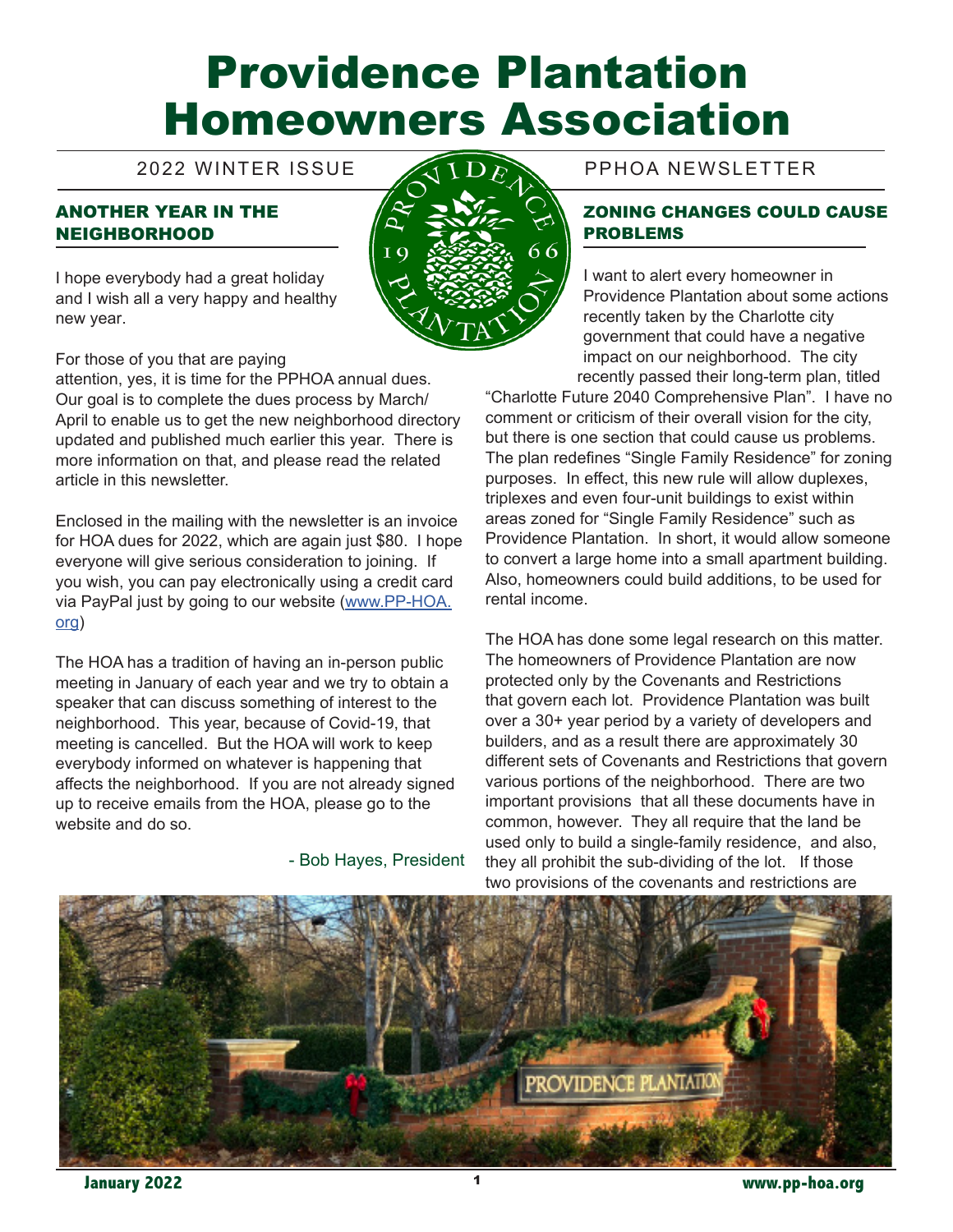enforced, people will be prohibited from creating high volume rental properties in the neighborhood.

Our problem however deals with enforcement. Because of the way Providence Plantation was created, the HOA does not have the legal authority to enforce the Covenants and Restrictions. That can be done only by an impacted neighbor filing a lawsuit. In the past, the HOA has been effective when people expressed a desire to sub-divide a lot, by learning early about the situation, and then alerting homeowners, real estate brokers and potential buyers of the existence of those Covenants and Restrictions, and by assuring them that upset neighbors were paying attention to the matter. It is therefore very important that every homeowner keep an eye out for people that may be attempting to remodel/convert or buy/sell for the purpose of making money by violating the covenants and restrictions. If you learn of any such situation, please let the HOA know. It is important that we get involved early to prevent the violation.

- Bob Hayes, President

### 2022 PPHOA MEMBERSHIP DUES

As you receive this newsletter we are in full swing with our PPHOA annual dues drive. Our theme this year focuses on improving the online directory and dues payment process while creating awareness of the process via our traditional mailing, website, social media, and reminders throughout the neighborhood.

For those that are new to the neighborhood - Welcome to Providence Plantation!

Listed below are some of the initiatives that your annual dues continue to fund:

• Night-time security patrols by off-duty police officers. We have a safe neighborhood by any standard. These patrols are a primary reason why.

• Maintenance of our 5 neighborhood entrances which include landscaping fees for annual and perennial plantings, mowing, irrigation, electricity and insurance.

• Access to the online neighborhood directory. If you prefer paper, members may choose to receive a printed directory to insert into their reusable binder (you can opt in to receive a paper directory by checking the box on the included invoice or by selecting online in your directory entry).

• The Providence Plantation HOA website that will host the Online Directory along with Neighbor to Neighbor Services listings and other information.

• Email newsletters and other email notifications to residents about events, crime alerts, missing pets, and other important community broadcasts.

As I mentioned above, part of our focus this year was around awareness, in part because of the creative feedback from our neighborhood residents last year. This feedback is always welcome and greatly appreciated!

Hopefully as you read the newsletter this year, you pause to appreciate the value and benefit we all enjoy from our annual dues contribution and all of our HOA and neighborhood volunteers.

To pay your 2022 annual dues, please see the invoice included with this newsletter or you can pay directly from our website: https://www.pp-hoa.org/

PPHOA Online Resources:

Website: www.pp-hoa.org Facebook: OFFICIAL Providence Plantation HOA

Thanks in advance for your support, it is greatly appreciated!

- Craig Jocher, Membership & Directory Chair

# PPHOA-SPONSORED ACTIVITIES

#### **SOCIALS**

Socials is delighted to be sponsoring events in Providence Plantation once again. On August 11, Socials sponsored its first 2021 event, a blood drive conducted by The Blood Connection. Board members, Paul Wickham and Bruce Kantor represented PPHOA at the event, at which 49 Providence Plantation residents and friends donated blood. As in the past, donors received gift cards from The Blood Connection in recognition of their donation of life-saving blood.

Our PPHOA Shredding Event in October was a huge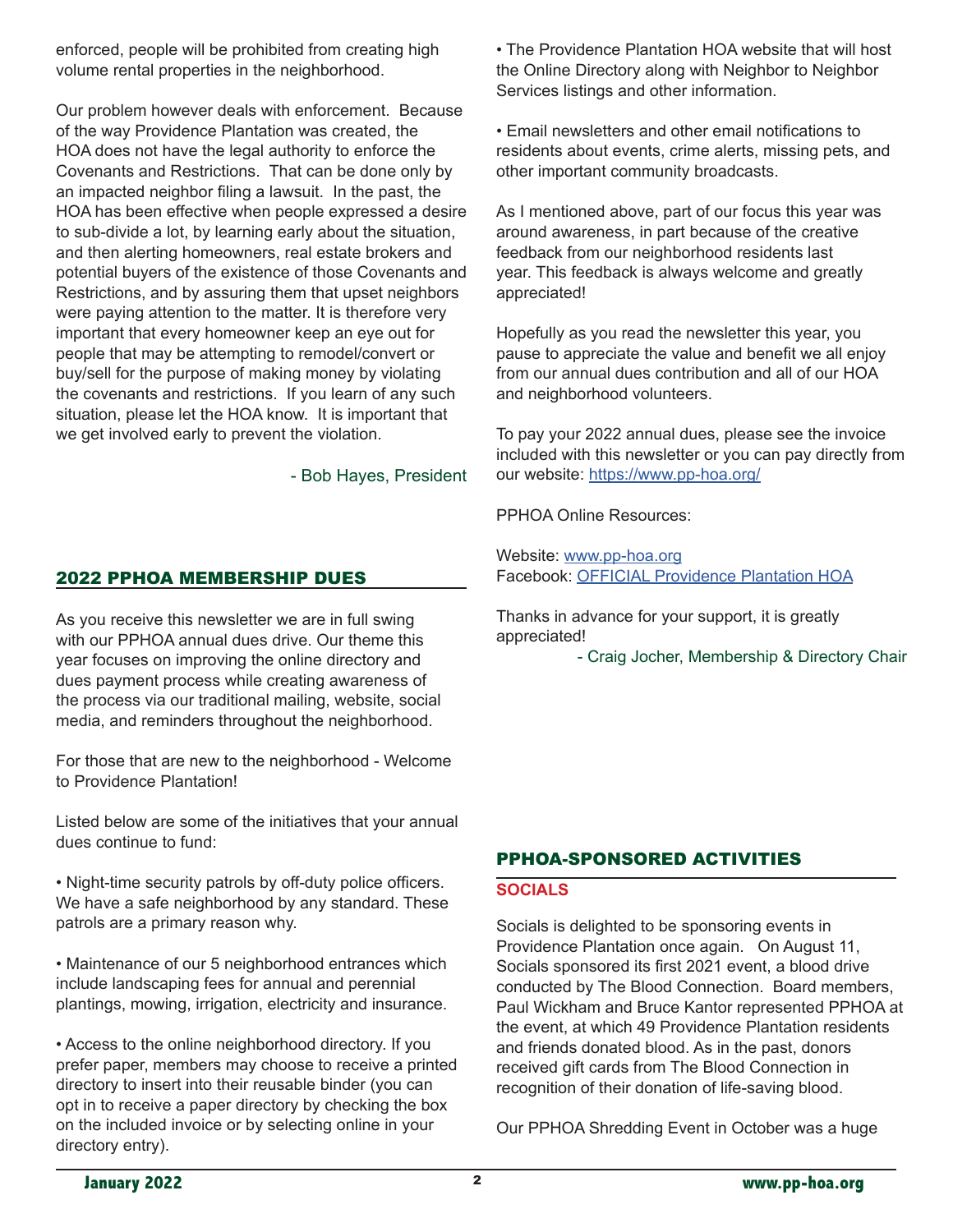success. Participation in the event increased more than 50% from the previous year. This was PPHOA's 3rd annual Shredding Event, all of which have been sponsored and paid for by your Providence Plantation HOA, and which are free to all PPHOA members. For residents who are not PPHOA members, shredding is available at a nominal charge. Our thanks to Joye Baucom for allowing us to park in front of her house each year and thanks to Harvey Katowitz and Bruce Kantor for their wonderful assistance.

Dinner Clubs—Socials will be contacting members of the dinner clubs that were set up before Covid to see if they are interested in getting together.

In addition to the other events we held in 2021, we were excited to see our neighbors that came out to join us for the "Photos with Santa" event. It kicked off with Santa arriving via a fire truck with the lights and sirens to the children's delight. We had over 70 families participate in the event, which was held outdoors at the Providence Plantation Estates Clubhouse.

Our professional photographer, Matt, took photos of families posing for their Annual Holiday Picture with Santa and the fire truck. Photos were distributed to participants free of charge. All costs of this event were paid by PPHOA, making the event free to Providence Plantation residents.



Details of upcoming Socials events will be posted on the PPHOA website and on PPHOA's Facebook page, and generally will be announced via email to all Providence Plantation residents.

> - Valerie Roberts & Janet Pierce co-chairs PPHOA Socials

# SAFETY AND SECURITY

In the 23+ years that I have served as the PPHOA security chairperson the common theme in my newsletter articles and crime information emails has been the need for homeowners to lock the doors of their vehicles and not leave anything of value in them. Here is a quote from a newsletter article that I wrote in 2001 that has held true every year since then, "Larcenies from autos still accounts for the highest percentage of crime in our neighborhood."

While there has been a 13% drop in reported crime in Providence Plantation year to date (YTD) in 2021 as compared to 2020 there has been a 58% increase in larcenies from auto.

The common denominator in the larcenies from auto throughout the years has been items of value left inside unlocked autos.

 The following crimes were reported in Providence Plantation YTD in 2021.

| <b>CRIME REPORT</b>                                                                                                                                                                                 |                             |
|-----------------------------------------------------------------------------------------------------------------------------------------------------------------------------------------------------|-----------------------------|
| <b>Non-Aggravated Assault</b><br><b>Burglary</b><br>Fraud<br><b>Harassing Phone Calls</b><br><b>Hit and Run</b><br><b>Larceny from Auto</b><br>Larceny - Other<br>Vandalism<br><b>Vehicle Theft</b> | O<br>7<br>12<br>3<br>0<br>3 |
| <b>Total Crimes Reported</b>                                                                                                                                                                        | 25                          |

Below are some security and safety tips that can lessen your chances of becoming a crime victim.

A few common sense steps can help you reduce becoming a victim of auto theft:

• Never leave your keys in the car or ignition, even inside a locked garage

- Always roll up your windows and lock the car, even if it is in front of your home
- Never leave valuables in plain view, even if your car is locked. Put them in the trunk out of sight.